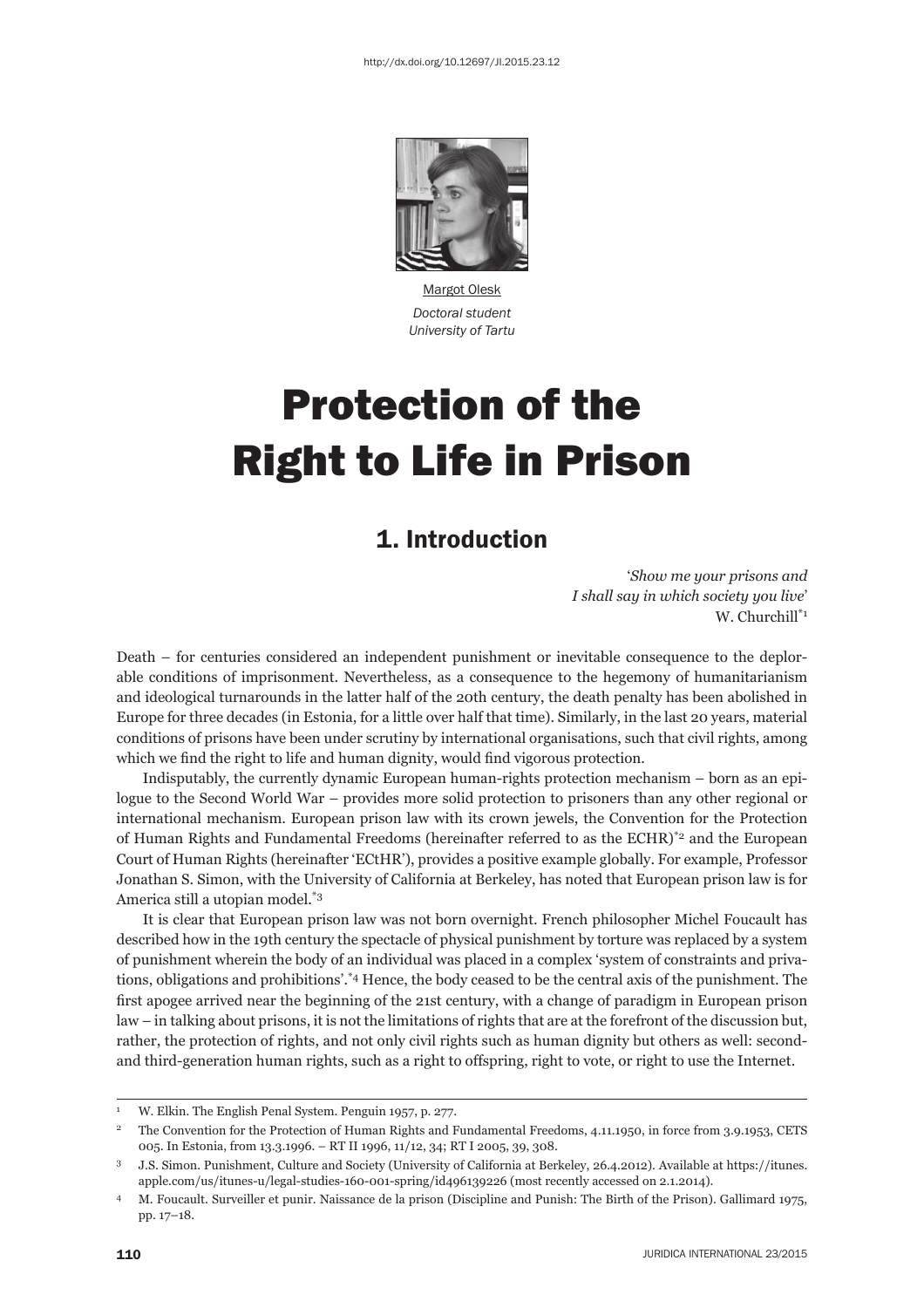Consequently, prison as a harsh and severe institution, which used to isolate people and cram them in together, was changing (and it is still): it cannot be defined exclusively as the institution limiting freedom(s) and rights so much as one that is also a guarantor of these. Notwithstanding the above-mentioned, errors occur, which can be illustrated with reference to statistics. For example, in Estonian prisons, within the last 10 years there have been 1.7 suicides per year.<sup>\*5</sup> Although the number may seem trifling, it is excessive, because it is the human life that is at stake. This proves the concreteness of the topic.

The research problem addressed in the present article is how to clarify and systematise the obligations of states under European prison law. Clarification is deemed necessary because the case law of the ECtHR is vast, the principles are scattered across a myriad of cases, and the wording of the ECHR is laconic. Accordingly, the aim of this paper is to compass the negative and positive obligations of states, with their extent and limits.\*6 The protection of the right to life *per se* has not received as much attention in analysis of prisoners' rights in a modern prison; nevertheless, it is one of the two foundations – together with the right to human dignity – of all human rights. The article is aimed at defining the theoretical foundations stemming from the jurisprudence of the ECtHR, whilst possible practical questions from Estonian prisons are left aside because they would merit independent research.

The question is relevant to various actors – it is evidently essential to the addressee (the prisoner victim or, in the case of his death, the relatives), to the practitioner (prison staff and others who make relevant decisions on a day-to-day basis), to those applying human rights in legal pursuits (judges), and to persons in charge of modifications and developments in the criminal policies (legislator).

The research method is qualitative and the discussion inductive; i.e., it takes the jurisprudence of the ECTHR as the starting point and constitutes an attempt to find correlations from which to draw general principles. Therefore, the focal element lies in the synthesis of the jurisprudence of the ECtHR. The article has two main sections. In the first of them, the author approaches the protection of life through the prism of negative obligations, in the second, through the positive obligations of states.

# 2. The right to life – the state's negative obligation to refrain

## 2.1. The right to life as a fundamental human right reflecting democratic values

The right to life ranks as one of the highest social values without which all other rights, freedoms, and liberties lose their significance. It is the prerequisite for exercising other rights and freedoms. $\frac{*}{2}$  As such, the right to life finds protection in the 1950 ECHR and in the 1992 Constitution of the Republic of Estonia (hereinafter 'the Constitution').

### 2.1.1. Supranational principles of protection

Article 2 of the ECHR, in combination with Article 3, protects the two most fundamental human rights – the rights to human life and dignity. Article 2 admits no derogations and thus is absolute, 'enshrin[ing] one of the basic values of the democratic societies<sup>\*8</sup>, and it is the first substantive article in the ECHR. Article  $2(1)$ lays down the general principle that 'everyone's right to life shall be protected by law'.\*9 The right to life

<sup>5</sup> Request for information made electronically with the Ministry of Justice. The response, from 4.4.2013, covers suicides and violent deaths in prison from 2006 to 2013. Data for 2014 are available at http://www.vangla.ee/57860 (most recently accessed on 25.2.2015). From 2005 to 2014, there have been 17 suicides.

Taking into consideration the restrictions necessary for the article, here I do not cover the cases wherein the prisoner takes the life of a third party while on prison leave.

<sup>7</sup> R. Maruste. Konstitutsionalism ning põhiõiguste ja -vabaduste kaitse (Constitutionalism and the Protection of the Fundamental Rights and Freedoms). Juura 2004, p. 321 (in Estonian).

<sup>8</sup> *McCann and Others v. United Kingdom*, ECtHR decision of 27.9.1995, Section 147.

The wording of Article 2 may be misleading, but the death penalty was abolished with Protocol 6 (specifically on the abolition of the death penalty), on 28.4.1983, and with Protocol 13 (on the abolition of the death penalty in all circumstances), on 3.5.2002. Therefore, the question of the death penalty is not dealt with further.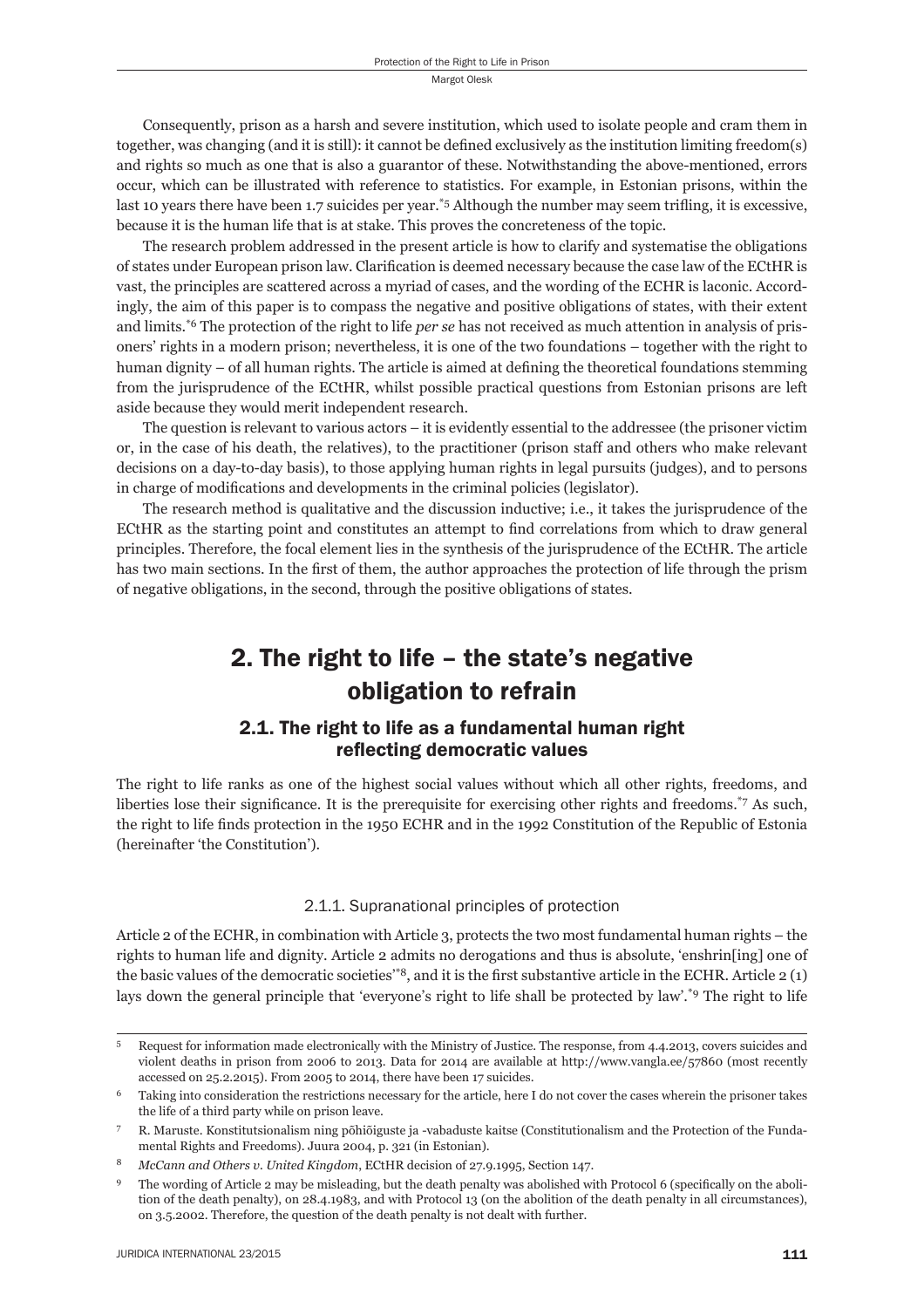finds its protection through laws enacted in democratic states that protect human life and establish sanctions against those who violate this right.\*10 However, the state's obligations, particularly the positive ones, are not so clear; hence, further analysis is indispensable, this being the subject matter of Section 2 of this article.

Article 2 (2) lists the circumstances under which deprivation of life is not regarded as being in violation of the ECHR. These circumstances are described with reference to certain conditions. Firstly, non-contravention of Article 2 in the deprivation of life can be established only when the 'use of force [...] is no more than absolutely necessary'. This sets the qualitative condition. Secondly, the circumstances themselves are set forth in an exhaustive list, covering three situations: defence, prevention of escape, and quelling a riot or insurrection: 'in defence of any person from unlawful violence; in order to effect a lawful arrest or to prevent the escape of a person lawfully detained; in action lawfully taken for the purpose of quelling a riot or insurrection'. This sets the quantitative condition. In a prison context, all three elements of it are relevant.

### 2.1.2. National principles of protection

In parallel, the right to life is protected in the Estonian Constitution. The wording of Article 16 is even more abstract than that of the ECHR's Article 2, stating as it does that '[e]veryone has the right to life. This right shall be protected by the law. No one shall be arbitrarily deprived of his or her life'.\*11 Another difference is that, while in the ECHR the right to life is the first right to be enumerated, in the Constitution it is only the ninth, after rights such as those to citizenship, to equality, to the protection of the state and law, and to recourse to the courts. The structure of the presentation of the rights in the Constitution gives no guidance as to the importance of the right protected. And like in the ECHR right to life is not an absolute right, but in the national law the hint for derogation is even more vague referring to 'arbitrariness'. The Constitution establishes the subjective right to life, which corresponds to the obligation not to take someone's life. In the scholarly commentaries, it is stated that this right does not include merely actions that are directed at taking someone's life, that it covers as well actions that might have as their secondary effect the loss of life. Herein is rooted the theory addressing the positive obligations.\*12

The judicial interpretation is structuralist: in order for us to define the positive obligations under the Constitution, the interpretations given by the ECtHR to Article 2 must be taken into account.\*13 This is part of the systematic interpretation doctrine that has such an important place in Estonian legislation<sup>\*14</sup>. The Estonian Supreme Court has said that the case law of the ECtHR is inherent to the legal order in Estonia\*15 and that some cases need to take direct guidance from the ECHR and from the jurisprudence of the ECtHR.\*16

In Estonian legal theory, negative and positive rights have synonyms – the first being the rights to the duty of the state (in Estonian, 'soorituspõhiõigus') and the latter the right to the withdrawal of the state (referred to as *vabadus- ehk tõrjepõhiõigus*). According to one of the leading scholars of Constitutional law in Estonia, Mr Madis Ernits, rights in the latter category protect the inviolability of the private sphere.\*17 This means that the state shall not use force in a manner that would simply endanger a prisoner's life; the right to the state duty gives the person a right to positive actions on the part of the state. In this case, the state is given a wide margin of appreciation with respect to the goals.<sup>\*18</sup>

Provisions that would name the circumstances admitting the use of force are not stated in the Constitution, unlike what is found *expressis verbis* in the ECHR. This said, Article 16 is by some legal scholars considered as a Constitutional norm with no reservations (the Estonian concept is *seadusereservatsioonita* 

<sup>10</sup> A. Taavi. Riigiõigus (State Law). Juura 2006, p. 259 (in Estonian).

<sup>11</sup> Constitution of the Republic of Estonia, of 28.6.1992, in force from 3.7.1992 – RT 1992, 26, 349...RT I 2007, 33, 210.

<sup>12</sup> E.-J. Truuväli *et al*. Eesti Vabariigi Põhiseadus. Kommenteeritud väljaanne *(*The Constitution of the Republic of Estonia. Commented edition). Juura 2008, Section 16, pp. 181–182 (in Estonian).

<sup>13</sup> *Ibid*., Chapter II.

<sup>14</sup> R. Alexy. Põhiõigused Eesti põhiseaduses (Fundamental rights in the Constitution of the Republic of Estonia). – *Juridica eriväljaanne* 2001, pp. 5–96 (in Estonian).

<sup>15</sup> SCd *en banc* 3-3-1-13-03, of 6.1.2004, p. 31.

<sup>16</sup> CRCSC 3-4-1-12-08, of 30.12.2008, p. 22.

<sup>17</sup> E.-J. Truuväli *et al.* (*supra nota* 13), pp. 82–83.

<sup>18</sup> *Ibid*., pp. 82–83.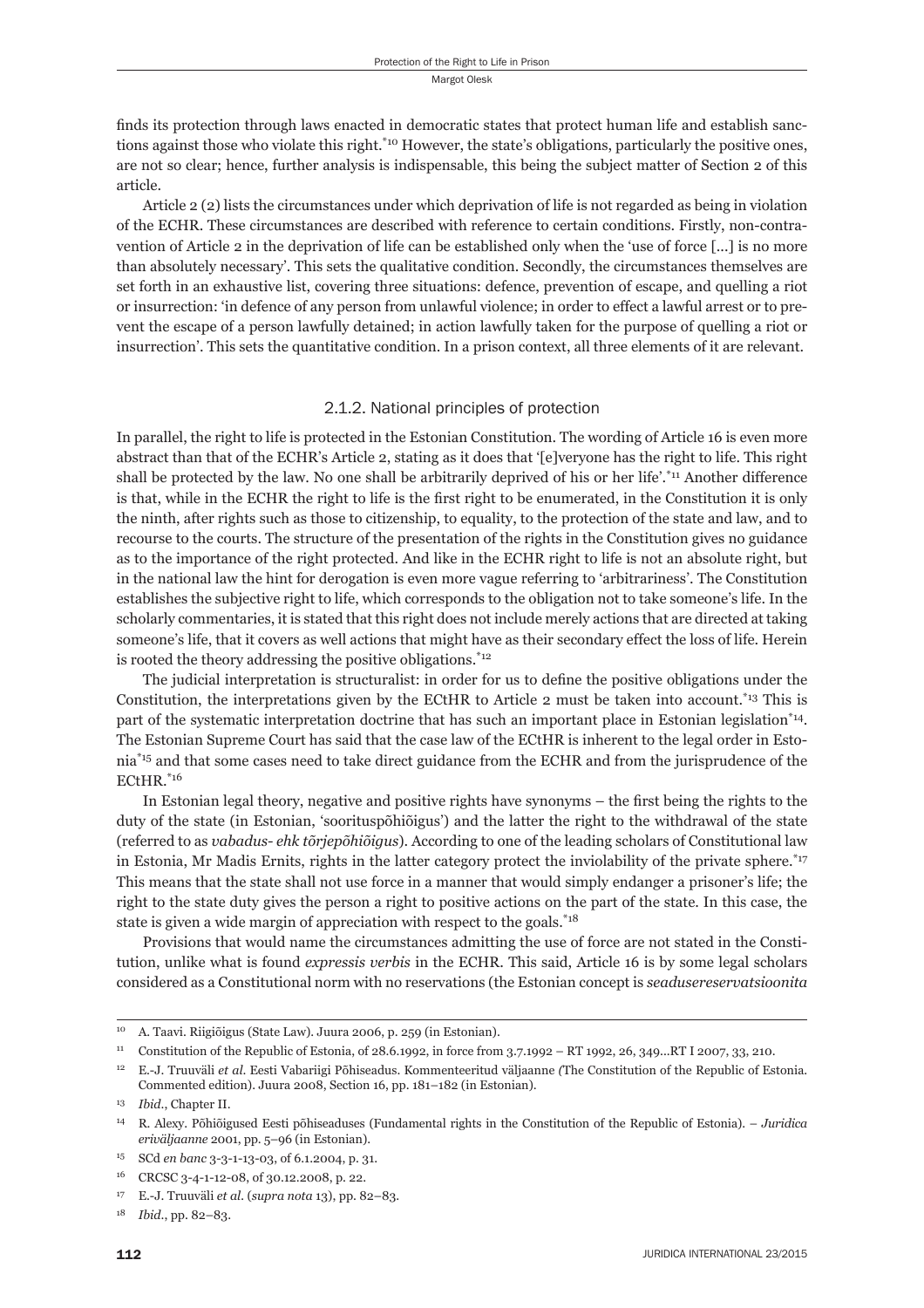*põhiõigus*). However, it has been said that a silent reservation is embodied in the third sentence, which uses the term 'arbitrarily deprived'<sup>\*19</sup>, language that could serve as the basis of justification for situations wherein force is used. Whether this silent reservation would be sufficient in light of the requirements of the ECHR is another question that is not considered in this article.

# 2.2. The right to life as a negative obligation to abstain from use of force

The negative obligation laid out in Article 2 (2) set the limits to usage of force, with the central notion being 'absolute necessity', which means that any use of force, including firearms, must be absolutely necessary and strictly proportional to the aims to be achieved and the circumstances of the situation.\*20

### 2.2.1. The obligation to use strictly proportional force in cases of absolute necessity

Absolute necessity, in the context of lethal force used by state agents in order to prevent crime, was analysed in a fundamental case, *McCann v. The United Kingdom* (1995)*.* In this case, the Court emphasised that Article 2 does not list the situations wherein intentional killing is allowable and that, instead, it 'describes the situations where it is permitted to use force which may result, as an unintended outcome, in the deprivation of life'. Furthermore, the Court referred to the criterion of absolute necessity for the achievement of one of the purposes set out in Article 2 (2)'s items a–c: defending a person, arresting or preventing an escape, or actions for quelling a riot or insurrection. The Court underscored that absolute necessity is a stricter and more compelling test of necessity than is the criterion 'necessary in a democratic society', used in articles 8–11 of the ECHR. In other words, the force must be strictly proportional to the aims to be achieved. Strict proportionality is a rigorous requirement, and the most careful scrutiny needs to be employed to ensure that the actions of the state agent as well as surrounding circumstances such as the planning and control of the actions are subjected to examination. In the *McCann* case, the ECHR concluded that the state should have taken other measures than use of lethal force by opening fire on suspects, because the state did not take into consideration that the assessments of the intelligence gained might have been erroneous; hence, the automatic recourse to lethal force was deemed contrary to Article 2.\*21

On the other hand, use of force when it is absolutely necessary is not contrary to the convention even when the subject might be in a wheelchair or someone needing a walking frame. Here it must be noted that non-proportional use is a direct violation of Article 3 even if the life of the person has not been put in danger. For example, in the case *Mathew v. The Netherlands* (2005), the use of fetters was justified by the obstreperous and violent behaviour of the prisoner, who refused to obey the orders of officials. In order to prevent and terminate violent episodes, the state engaged in use of force but did not go beyond what was a strict necessity.

Evidently, any usage of physical force that 'has not been made strictly necessary by [the person's] own conduct [and] diminishes human dignity' is a violation of Article  $3<sup>*</sup>22$  and Article 2. The Court has underscored that even though there might be undeniable difficulties that are innate to the fight against crime, these cannot justify placing limits on the protection of the fundamental human rights.<sup>\*23</sup>

### 2.2.2. The obligation to use firearms strictly proportionally, in cases of absolute necessity

Article 2 does not give general permission to use lethal force for the prevention of crime; rather, this is granted only when there is real and imminent threat to someone, as pointed out by former Estonian judge with the ECtHR Mr Rait Maruste.\*24 Similarly, the ECtHR has emphasised that Article 2 does not 'grant *carte blanche*' to the usage of lethal force; in other words, it should never be unregulated or

<sup>19</sup> *Ibid*., p. 254.

<sup>20</sup> R. Maruste (*supra nota* 8), p. 324.

<sup>21</sup> *McCann and Others v. United Kingdom*, ECtHR judgement of 27.9.1995, paras 146–150 and 213.

<sup>22</sup> *Ribitsch v. Austria*, ECtHR judgement of 4.12.1995, para. 38.

<sup>23</sup> *Tomasi v. France*, ECtHR judgement of 27.8.1992, para. 115.

<sup>24</sup> R. Maruste (*supra nota* 7), pp. 235.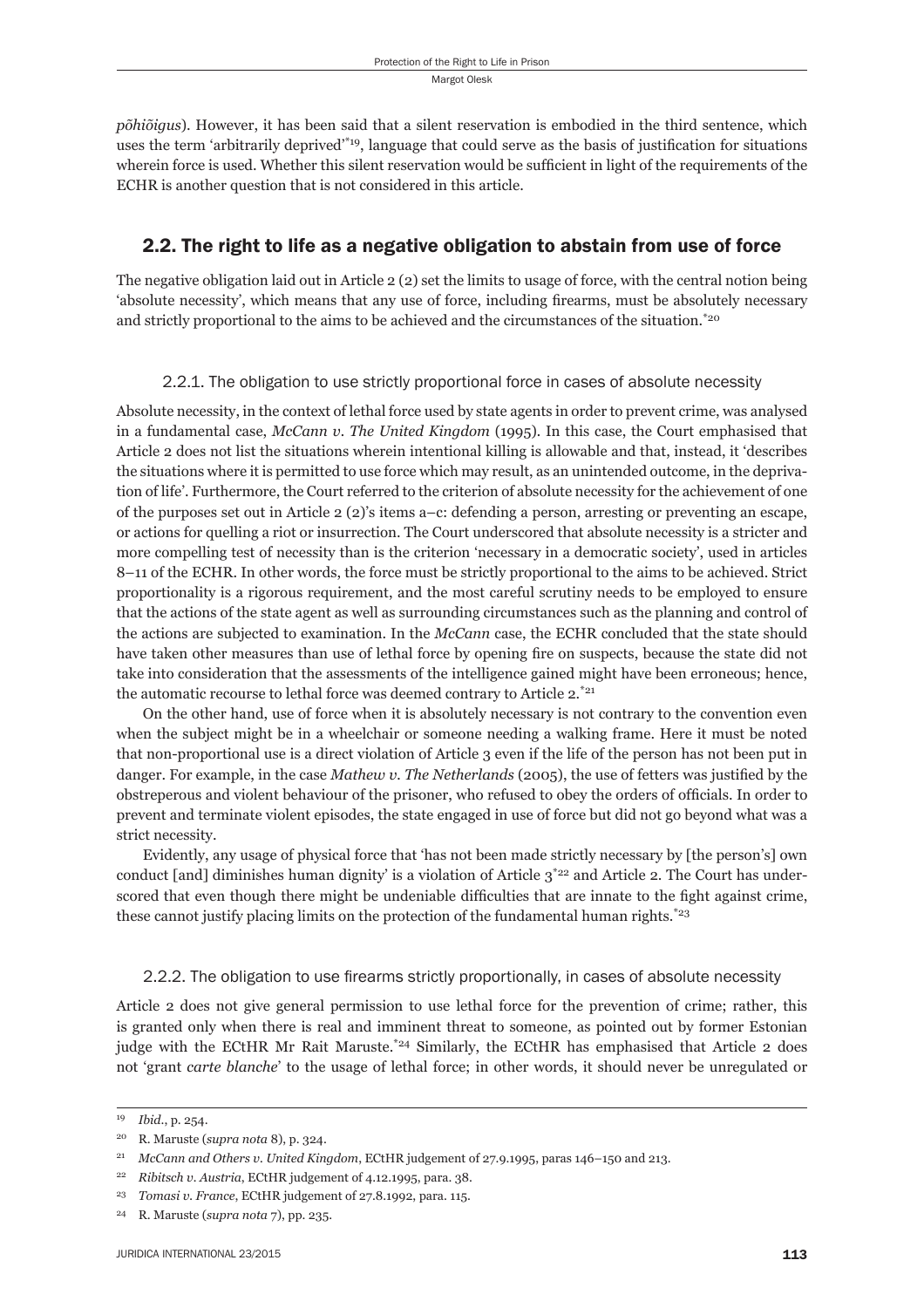arbitrary.<sup>\*25</sup> Since firearms are not carried within the prisons, usage of lethal force occurs in limited situations, such as actions to keep prisoners from escaping (in the arrest context) or cases of riots or hostagetaking.

Lawful arrest and prevention of escape are cases found in standard police work. The Grand Chamber of the ECtHR demonstrated its extremely restrictive approach toward firearms in the case *Nachova and Others v. Bulgaria* (2005). According to the circumstances as presented, the authorities killed two persons of Roma origin (one sentenced for theft to a term of nine and the other of five months) who had fled – more specifically, not returned from working outside – prison. These persons were not armed but had previous convictions for theft. They did not seem to pose any direct danger to the health of third persons. However, the state agents were instructed to use any means to arrest them. During their arrest, the fugitives tried to escape, and the state agents started shooting, eventually killing both of them. The ECtHR explained the criterion of a legitimate aim, according to which lawful arrest can justify putting human life at risk only in circumstances of absolute necessity. Absolute necessity does not exist when the person does not pose a threat to life or limb and is not suspected of having committed a violent offence, even if a failure to use lethal force may result in the opportunity to arrest the fugitive being lost. In the eyes of the ECtHR, the approach of the Bulgarian officers demonstrated 'deplorable disregard for the pre-eminence of the right to life'; accordingly, a violation of Article 2 was found, because the use of firearms in these circumstances was 'grossly excessive'.\*26

Similar was the conclusion in *Leonidis v. Greece* (2009), wherein the Court emphasised the duty of appropriate care to ensure that any risk to life is kept to a minimum. In this case, the police wanted to monitor the identity of young adults on the streets as a matter of preventive measures, because several burglaries had been reported in the relevant area. The person started to run away, but the police officer was finally able to approach him and came to the conclusion that, since the young adult had just put his hand inside his jacket, he would take out a weapon. Accordingly, an officer pulled out his revolver, which had no safety catch and was loaded. Holding the revolver in his right hand, with his finger on the trigger, he ordered the person to stop. In the ensuing scrum, when the police officer tried to handcuff the person, said officer received a right elbow to the side, which caused the officer pain. The police officer then bent forward and when drawing himself back up, fired a single shot at the person, instantly killing him. The difference in this case is that the use of force was spontaneous, and the important element is that the person was neither committing any offence or demonstrably violent or aggressive. Simply running away, in the Court's view, did not prove that he had committed an illegal act. The ECtHR concluded that, after the person had been immobilised, there was no need to keep holding the weapon, especially with finger on trigger – the person was not in any way threatening the police officer's life or limb. For the Court, the situation resulted from a lack of clear rules and lack of proper training that resulted in this misuse of force. In fact, as was seen in this case, simply subjective doubts with respect to dangerousness cannot be interpreted in a person's disfavour.\*27

However, on the other side, the ECtHR has found no violation in an unintended killing of a person during a siege after he had been firing at police officers. In the case *Huohvanainen v. Finland* (2007), the Court concluded that the use of force was no more than absolutely necessary in defence of the lives of the personnel outside the armoured vehicles. The police officers involved had honestly believed that it was necessary to open fire to protect their colleagues who were without protection outside the armoured vehicle.<sup>\*28</sup>

In addition, hostage situations could lead to the necessity of use of lethal force. For example, in the case *Andronicou and Constantinou v. Cyprus* (1997), the authorities tried to resolve a hostage situation through persuasion and dialogue right up to the last possible moment; however, the threatening tone and the hostage's shouts for help persuaded the state agents that the person intended to kill the hostage and then commit suicide, so they had to use firearms. Regrettably, the operation resulted in the death of both people, but since the lethal force was absolutely necessary in this situation to defend from unlawful violence, there was no violation found.\*29

<sup>25</sup> *Makaratzis v. Greece*, ECtHR judgement of 29.12.2004, para. 57.

<sup>26</sup> *Nachova and Others v. Bulgaria*, ECtHR judgement of 6.7.2005, para. 95 and paras 105–109.

<sup>27</sup> *Leonidis v. Greece*, ECtHR judgement of 8.1.2009, para. 58–66

<sup>28</sup> *Huohvanainen v. Finland*, ECtHR judgement of 13.3.2007, para. 109.

<sup>29</sup> *Andronicou and Constantinou v. Cyprus*, ECtHR judgement of 9.10.1997, paras 181–186 and 191–193.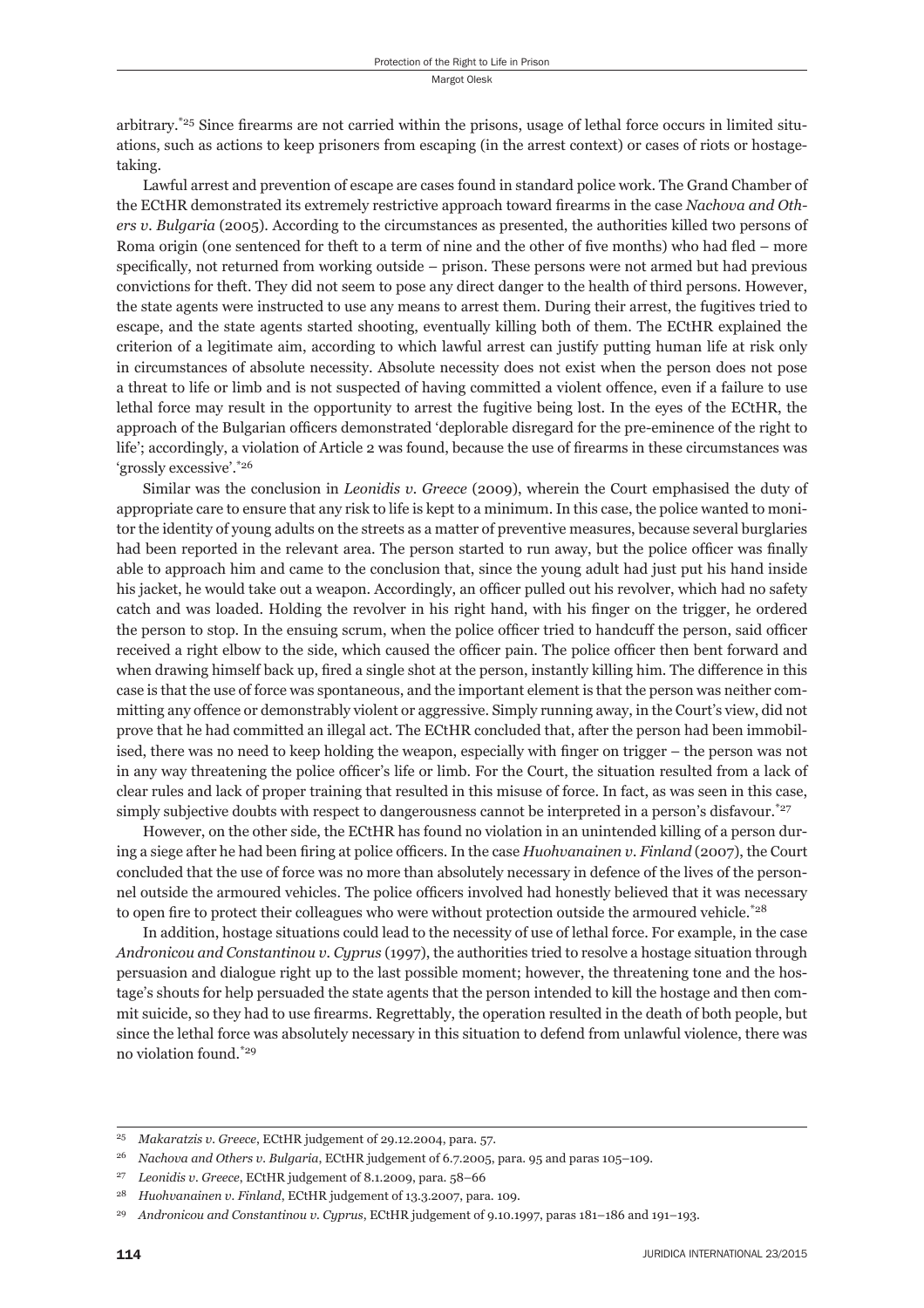## 2.3. Interrelation of negative and positive obligations and example borderline cases

The spectrum of cases falling under Article 2 is broadening to include cases wherein it is not always easy to draw the line between negative and positive obligations. Therefore, at this point, it merits analysing the question surrounding the right to decide over one's life or death in prison and the extent of the responsibility in prison conditions in cases of HIV infection.

### 2.3.1. The right to life in prison – a right to suicide in prison?

When the negative and positive obligations set forth in Article 2 guarantee the right to life, does this mean that in prison inmates are under an obligation to live? In other words, does the right to life mean that the prisoner has a right to die, either by suicide (via hanging or medications) or by indirect suicide (hunger strike)? The matter of suicide is analysed in Subsection 3.2.2, so at this juncture what must be asked is whether a prisoner has a right to self-determination to such an extent that the prison must let him harm himself in the event of a potentially fatal hunger strike. Addressing the first important aspect of the case, the ECtHR has stated the general principle that Article 2 cannot be interpreted as guaranteeing the right to die, stating that 'the right to die is not the antithesis of the right'.<sup>\*30</sup> The second important element nevertheless is that force-feeding prisoners when there are no medical grounds for doing so has been found on several occasions to be contrary to Article 3.\*31 Consequently, a paradox in a sense might arise: on one hand, the person has no right to die, but, on the other hand, the state has no right to interfere.

This was the main issue in the case *Horoz v. Turkey* (2009), dealing with circumstances in which prisoners organised a hunger strike against a move from dorm-type prison to cell-type prisons, accepting only water with sugar and vitamins. In consequence of the strike, an inmate fell into a coma and died. Although the prisoner's health was deteriorating because of the hunger strike, the authorities refused to release him. For the ECtHR, the authorities had amply satisfied their obligation to protect the subject's physical integrity, specifically through the administration of appropriate medical treatment. The prisoner had noted that he did not wish to have any food or medical interference. The state accepted that clear refusal. However, several times when he needed hospitalisation, he was hospitalised, though the prisoner refused any assistance. Eventually, the prisoner entered the coma and died. The Court accepted the free will of the prisoner to refuse any treatment, so the authorities could not be criticised for not respecting the wish of a person.\*32

This case does not indicate that the state must stay passive (negative obligation), but it does show that the state must be able to prove the steps that it has taken to protect the life (positive obligation) without interfering with personal liberties. In other words, the authorities have a duty of care similar to the ones in suicide-prevention cases\*33. In this case, the duty of care was fulfilled: the prison doctor reviewed the prisoner's condition 11 times and gave him vitamins, and he was transferred to hospital and emergency units. But another question arises: what if the prison had force-fed the prisoner? The ECtHR has made it clear that force-feeding when not medically required is a violation of Article 3. So at some point force-feeding might have been a medical decision. In such situations, it would still be recommended for states to engage in force-feeding when the life of the person is in imminent danger. It is evidently more difficult for the ECtHR to find that a state is at fault when that state wants to save a life than find a fault of the state because the state refrained from any sort of interference.

<sup>30</sup> *Pretty v. United Kingdom*, ECtHR judgement of 29.4.2002.

<sup>31</sup> M. Olesk. Inim- ja põhiõigused vanglas. Euroopa vangistusõiguse põhimõtted (Human and Fundamental Rights in Prison. The principles of the European Prison Law). Tallinna Raamatutrükikoda 2010, p. 119 (in Estonian).

<sup>32</sup> *Horoz v. Turkey*, ECtHR judgement of 31.3.2009, paras 22–31.

<sup>33</sup> *Keenan v. United Kingdom*, ECtHR judgement of 3.4.2001, para. 90.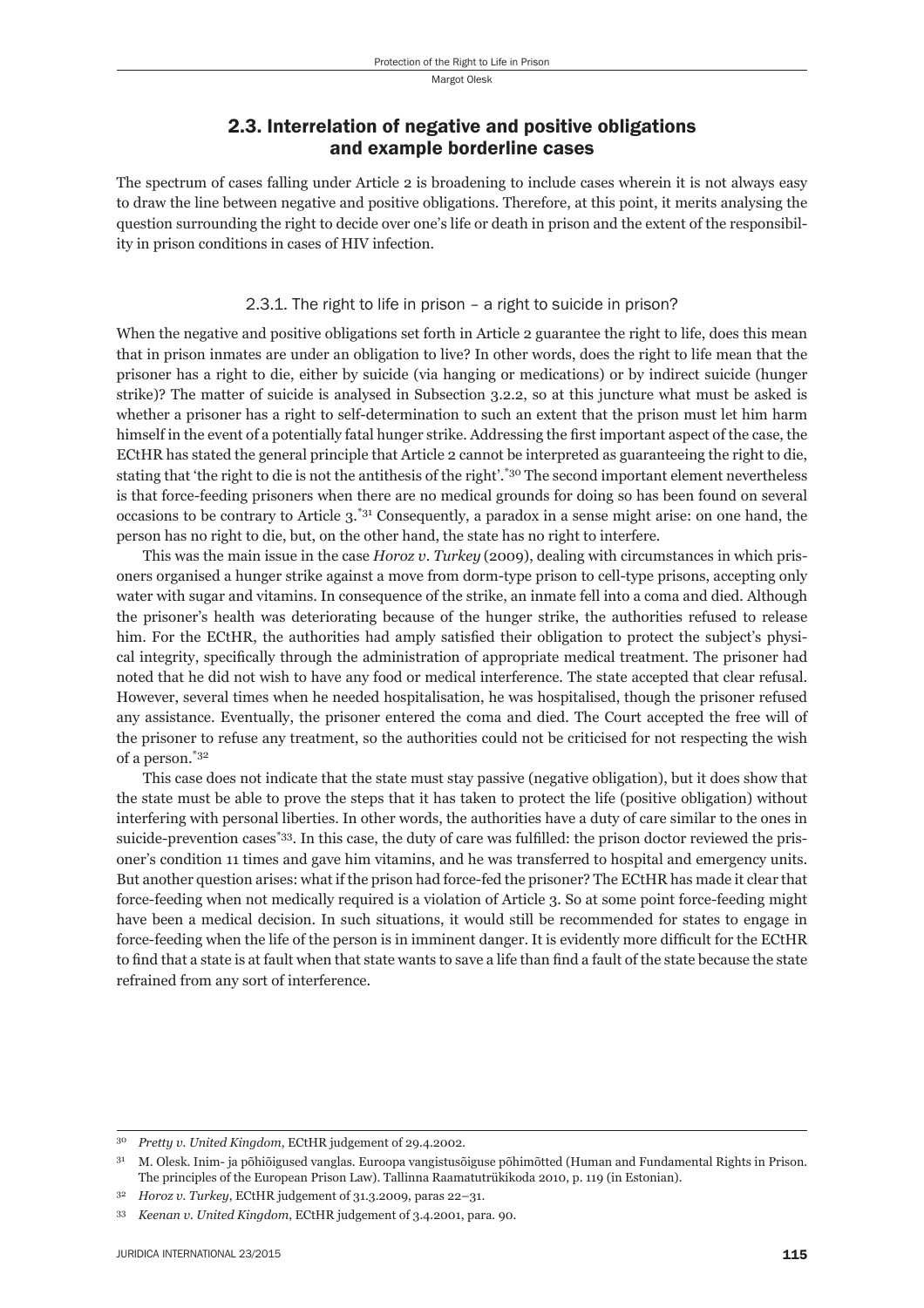### 2.3.2. The right to life in prison – the state's responsibility in cases of HIV infection

The second group of cases is related to contamination with HIV in prison. This is not purely a hypothetical question, for 13–15% of the inmates in Estonian prisons are HIV positive.<sup>\*34</sup> Since HIV has no cure, it is justified to ask whether the state could be held responsible when a prisoner gets infected while in prison. From the jurisprudence of the ECtHR it can be derived that the answer is affirmative.

For example, in the case *Shchebetov v. Russia* (2012), a prisoner claimed that the prison doctor, while under the influence of alcohol, reused a syringe that had previously been used to draw blood from an HIV positive inmate. The Government indicated that the transmission of HIV might have been due to the applicant's relations with an HIV positive inmate and his sharing of contaminated syringes to inject drugs. Although, the ECHR identified some shortcomings in the Government's investigation into the prisoner's complaints, it did not conclude that the doctor would have been at fault 'beyond reasonable doubt'.\*35 *A contrario*, the case illustrates that the state can be held liable if a prisoner gets infected with HIV through the fault of the prison. Even more recently, in the case *Gorelov v. Russia* (2013), the state was found guilty of violating a prisoner's right to life, from the procedural element of Article 2, when the latter became infected with HIV in prison but the prison failed to carry out 'prompt, expeditious and thorough' investigation of the matter.\*36

This issue gives rise to additional questions about the limits of such responsibility. Evidently, states cannot be held liable for HIV infection that has occurred through intimate (voluntary) relationships or syringe exchange to inject drugs. However, a state could be held liable if it knew or should have known that one of the HIV-infected inmates is at high risk of using physical or sexual violence against a co-inmate. States cannot isolate and stigmatise HIV positive inmates but do have to take into account the possible risks. In any case, the state is under an obligation of investigation, which is analysed in detail in Subsection 3.3.

# 3. The right to life – the state's positive obligation to act

In comparison to negative obligations, it is significantly more complex to define positive obligations, because they cannot be derived from the wording of Article 2 and must be deduced from that, in consideration of the jurisprudence of the ECtHR. Besides procedural obligations – such as establishing legal regulations, organising training, investigating deaths, and making reparations for damages – there are material obligations such as providing medical assistance and preventing both deaths by violence and suicides in prison.\*37

### 3.1. The state's material obligation to provide medical assistance

The state's obligation to provide medical help is related to making available general medical services in prison and providing medical assistance after use of force.

### 3.1.1. The state's obligation of medial assistance in cases of health problems

Failing to provide required medical treatment violates the right to life. In the case *Gagiu v. Romania* (2009), the prisoner's medical file mentioned chronic hepatitis but he did not receive proper treatment; instead, he had been treated in the main for the bronchopneumonia from which he also suffered. In consequence, his chronic disease was aggravated. He was not admitted to the prison hospital but placed in an ordinary cell

<sup>34</sup> K. Rüütel, A. Trummal, HIV-epideemia Eestis: strateegilise info analüüs (The Epidemic of HIV in Estonia: Analysis of Strategic Info). Uuring (Tervise Arengu Instituut: 2011). http://www.sm.ee/fi leadmin/meedia/Dokumendid/Tervisevaldkond/ Tervisepoliitika/HIV\_AIDS/Kasulikud\_lingid/HIV\_epideemia\_Eestis\_2012.pdf (in Estonian) (most recently accessed on 5.4.2013).

<sup>35</sup> *Shchebetov v. Russia*, ECtHR judgement of 10.4.2012, para. 40 *ff*.

<sup>36</sup> *Gorelov v. Russia*, ECtHR judgement of 9.1.2014, paras 44–56.

<sup>37</sup> M. Olesk (*supra nota* 32), p. 57 *ff*.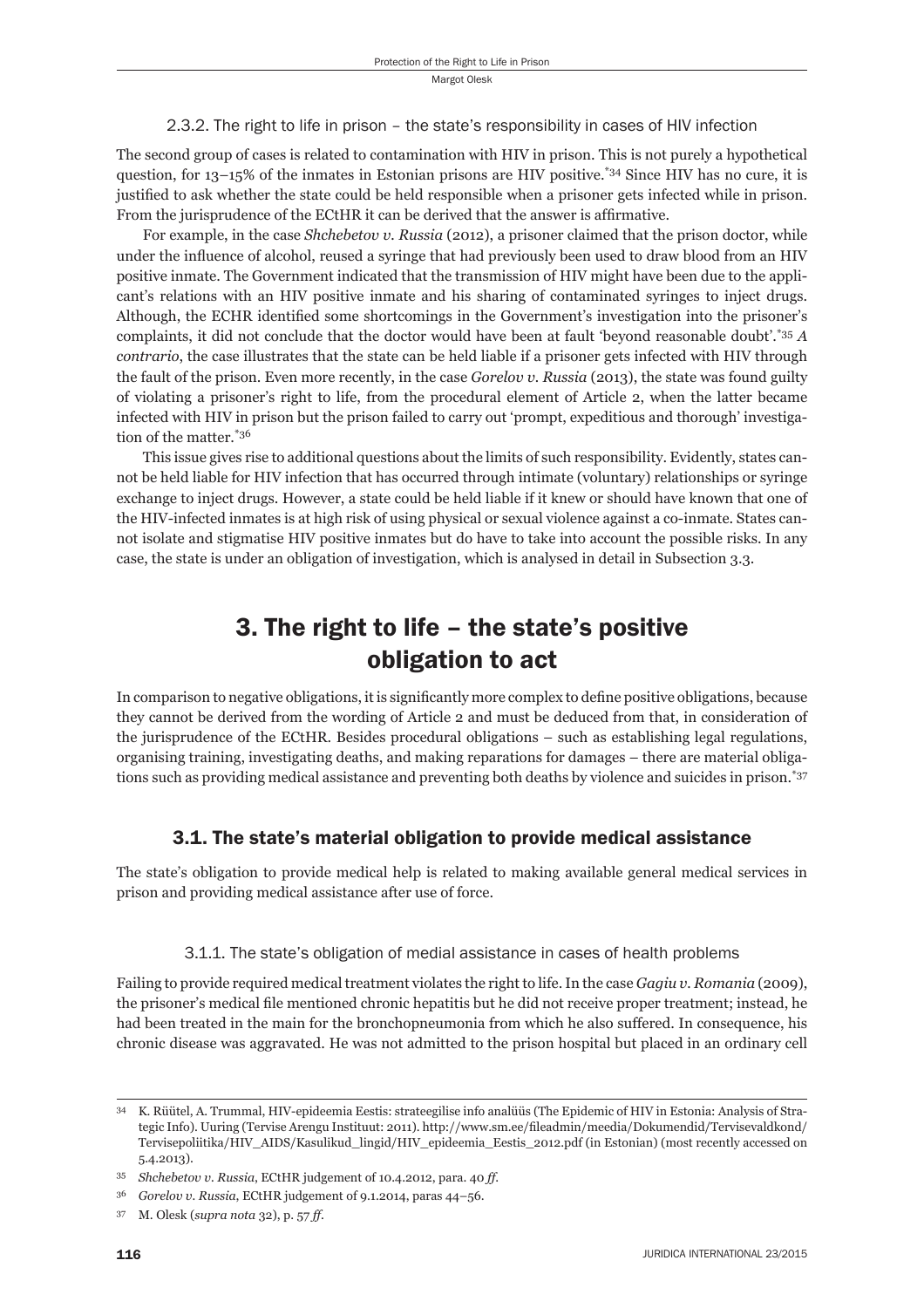until the day before he died. The ECtHR concluded that the prison authorities had failed to show 'due diligence' of providing the applicant with the requisite medical care.\*38

Often, the practical difficulty has to do with the quality of medical services in prison. The ECtHR has stated in the case *Shelley v. United Kingdom* (2008) that matters of health-care policy, particularly with regard to general preventive measures, were, in principle, within the margin of appreciation of the domestic authorities.\*39 Here, the state has a twofold obligation, to protect life, by providing appropriate health care and prevention of diseases. In this concrete case, the decision of the authorities not to implement a needle-exchange programme for drug users in prisons was not found in violation of the convention. For the Court, 'prisoners can claim to be on the same footing as the community as regards the provision of health care', and the difference in treatment falls within the margin of appreciation of states. However, it must be proportionate and supported by objective and reasonable justification.<sup>\*40</sup>

### 3.1.2. The state's obligation of medical assistance after use of force

After recourse to force, medical examinations are primordial, because the burden of proof lies with the authorities and the state is obliged to protect life. This is illustrated by the case *Saoud v. France* (2007), wherein the death of a young inmate occurred by gradual asphyxia. The person had been handcuffed and held face-down on the ground by police officers for over 30 minutes. The usage of force was considered initially justified, but experts found that the cause of death was the position. The ECtHR emphasised that the authorities had an obligation to protect the health of persons who are in detention or police custody, or of someone who has just been arrested, that 'entailed providing prompt medical care where the person's state of health so required'. The Court found a violation of the positive obligation to protect the life of the arrested person. The Court noted that people who are arrested find themselves under 'direct dependence of the state authorities' and, hence, must be protected by means of medical assistance in order to avoid fatal consequences. However, the Court added that this does not lay an unreasonable or excessive burden on the authorities, because the point of view of a reasonable person is taken into account – it must be asked whether aid would have eliminated real and imminent risk of loss of life. In the case at issue, the police were aware of the health issues but took no steps accordingly; instead, the person was held in a highly dangerous position.\*41

The medical aid has to be appropriate and timely. An example is found in the case *Anguelova v. Bulgaria* (2002), which was brought to the ECtHR by a parent whose son died after having spent several hours in police custody after his arrest for attempted theft. When seeing the condition of the person deteriorating, police, instead of summoning an ambulance, contacted their colleagues who had arrested the boy. Those officers took him to the hospital instead of calling for an ambulance. This case illustrates that not providing timely medical assistance can lead to a violation of Article 2. The Court underscored that persons in custody are in a 'vulnerable position' and the authorities are under an obligation to account for their treatment. Consequently, where an individual is taken into police custody in good health but later dies, it is incumbent on the state to provide a 'plausible explanation'.\*42

Another case *Mojsiejew v. Poland* (2009) concerned a death in the custody (in sobering-up center), where a person without pre-existing injuries or obvious illnesses had been tied up to bed with four belts as a result of threats and verbal aggressiveness. A bit less than two hours later the person had died of asphyxiation. The time between the last two inspections was an hour. In this case the Polish Government failed to provide a convincing explanation as to whether sufficient periodic medical checks had been carried out and whether the restraint bed was at all correctly used by the state officials.\*43

The ECtHR has taken a broad approach to protection under Article  $2 -$  the right to make a complaint under that article does not mean that there has to be a loss of life. This was illustrated in the case *Duzova v. Turkey* (2012), wherein law-enforcement forces intervened at a prison in order to end a strike and regain control over the prison, when they injured the applicant with bullets. He did not die, but the shots did

<sup>38</sup> *Gagiu v. Romania*, ECtHR judgement of 24.2.2009, paras 55–64.

<sup>39</sup> *Shelley v. United Kingdom*, ECtHR judgement of 4.1.2008.

<sup>40</sup> *Ibid*.

<sup>41</sup> *Saoud v. France*, ECtHR judgement of 9.10.2007, paras 88–104.

<sup>42</sup> *Anguelova v. Bulgaria*, ECtHR judgement of 13.6.2002, paras 109 and 123–135.

<sup>43</sup> *Mojsiejew v. Poland*, ECtHR decision of 24.3.2009.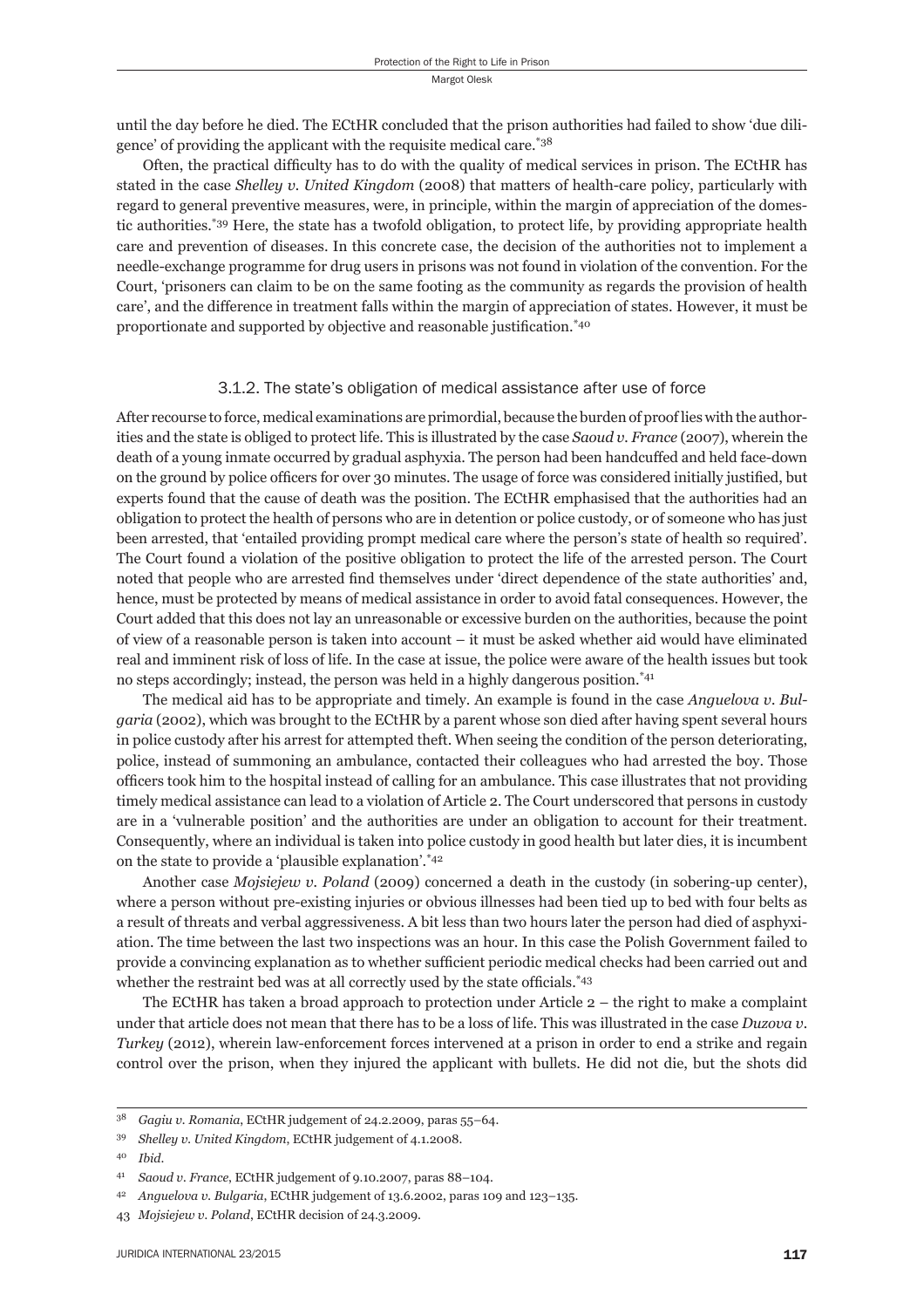result in a handicap. The Court acknowledged the justification for the invention but found that the use of lethal force was not strictly necessary. It awarded EUR 72,000 in material damages for the handicap and EUR 18,000 for moral damages.\*44

### 3.2. The state's material obligations to prevent deaths

Since neither human health nor behaviour is ever predictable, the obligation to prevent deaths in prison is not absolute either. Just as doctors cannot give prognoses of total certainty in relation to physical health, suicide and violent behaviour are not always foreseeable. Here the question arises of how to distinguish these types of situations from others.

### 3.2.1. The state's obligation to prevent deaths by violence

In the case of a murder in prison, the state can be held responsible under certain circumstances. This was the conclusion in the case *Paul and Audrey Edwards v. UK* (2002), which pertained to the killing of an inmate (Edwards) at the age of 30, a man diagnosed as schizophrenic. He had been arrested and taken to a police station, where he was placed in a cell with another inmate (Linfort), who had a history of violence and assault (including assault of a cellmate in prison) and had been admitted to a mental hospital six years before and subsequently been diagnosed as schizophrenic. Some time later, Edwards was found to have been stamped and kicked to death.

In this case, the Court noted that it bears in mind the difficulties in policing modern societies, the 'unpredictability of human conduct' and the operational choices that must be made in terms of priorities and resources, stating that the scope of the positive obligation must be interpreted in a way that does not impose an impossible or disproportionate burden on the authorities. Therefore, for a positive obligation to arise, it must be established that the authorities 'knew or ought to have known' at the time of the existence of a 'real and immediate risk to the life of an identified individual from the criminal acts of a third party and that they failed to take measures within the scope of their powers which, judged reasonably, might have been expected to avoid that risk'. Therefore, the state not only has to refrain from taking someone's life but must also take action to identify risks to this person.

In this case, the Court examined, firstly, whether the authorities knew or ought to have known of the existence of a real and immediate risk to the life, and the response was affirmative, because inmate Linfort was making continual reference to being possessed by evil spirits and devils. Secondly, the Court addressed whether the state had failed to take measures within the scope of its powers that, judged reasonably, might have been expected to eliminate that risk. The Court found that the possible risks from inmate Linfort had been identified (via records of violence and his bizarre and violent behaviour upon and following arrest) and noted that the medical information ought to have been brought to the attention of the prison authorities. However, in this case there was a series of shortcomings in the transmission of information to the prison admissions staff, and the screening examination on arrival was brief and cursory. The Court concluded that the failure of the agencies involved in this case (members of the medical profession, police, the prosecution, and the court system) to pass on information about inmate Linfort to the prison authorities and the inadequate nature of the screening process represented a breach of the state's obligation to protect the life of another inmate.<sup>\*45</sup>

Another case, *Makbule Akbaba v. Turkey* (2012), related to the state's obligation to prevent deaths in any situation, involved special operations undertaken by force units in a prison against a hunger strike that was aimed at stopping the authorities making prison cells smaller. The operation lasted four days. More than a thousand officials were implicated, one officer and seven prisoners died, and several persons were injured. Numerous weapons, including pistols, were found in the prison. One of the prisoners died because of a fire. Since the state could not prove otherwise, the Court concluded that, because the person was under the responsibility of the state, even in the case of a riot in prison the state could be held liable. For the Court, the loss of control over the prison was a result of lack of organisation and the absence of normal functioning of public service and, hence, only a state could be held liable.\*46

<sup>44</sup> *Duzova v. Turkey*, ECtHR judgement of 5.6.2012, paras 81–93.

<sup>45</sup> *Paul and Audrey Edwards v. United Kingdom*, ECtHR judgement of 14.3.2002, paras 54–64.

<sup>46</sup> *Makbule Akbaba v. Turkey*, ECtHR judgement of 10.7.2012, paras 36–37 and 42–43.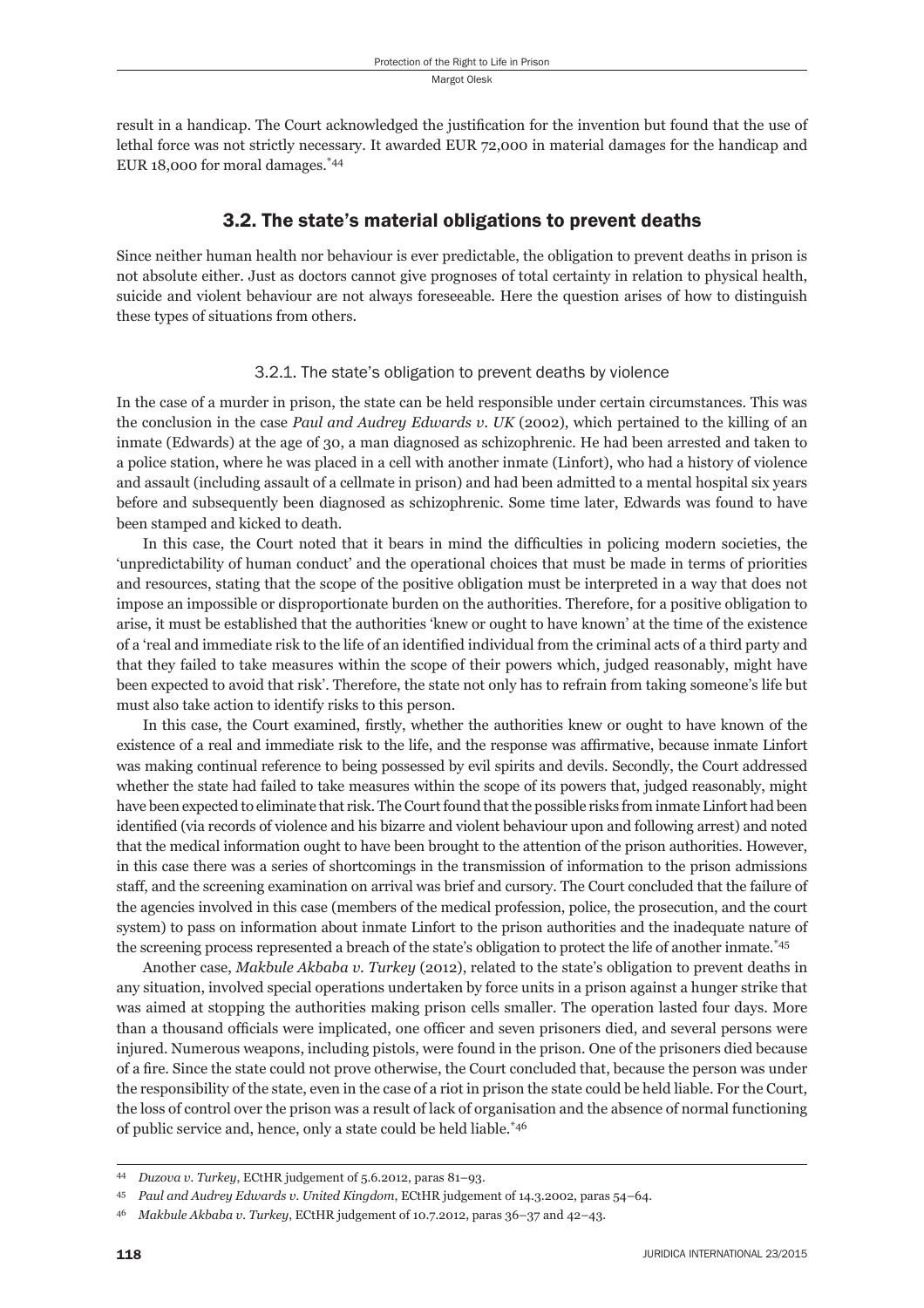#### 3.2.2. The state's obligation to prevent suicide

In modern democracies, suicide attempts cannot be punishable,<sup>\*47</sup> but the prison nevertheless has the obligation to protect a person against suicide. Since human behaviour can be unpredictable, how then can one determine the range of cases in which the state is liable for not having fulfilled its positive obligation to protect an inmate's life?

In the case *Renolde v. France* (2008), the ECtHR found a violation of Article 2, because the state had not taken the necessary measures to protect the prisoner's life, and Article 3, because the prisoner had been placed in a disciplinary cell for 45 days without regard for his mental health and where he eventually hanged himself. The important detail of this case was that in the same month he had already made an attempt to commit suicide and that he had had issues with his mental health (retardation and deficits in the cognitive sphere, a neurotic structure, paranoid traits, an incapability of mentalising that resulted in all his violence being expressed on a physical level, having used psychiatric medicines, and having been in a psychiatric hospital).

For the Court, the state was obviously dealing with a prisoner known to be suffering from serious mental disturbance and posing a risk of suicide and, hence, someone who would have needed special attention (preferably admission to a psychiatric institution or at least medical treatment commensurate with his condition), not the placement in a disciplinary cell. In addition, the Court noted that mentally ill persons are considered vulnerable and call for special protection. The actions of the state proved to be the contrary, because he was placed in a punishment cell for a prolonged period, which affected his mental state. Another problem pointed out was the handing out of medication without any checking of whether the person is actually taking it. In this case, the person had not taken his neuroleptic or his anxiolytic medication for several days before death. The Court acknowledges that personal autonomy is of value but says also that there are general measures and precautions that can diminish the opportunities for self-harm, and that in certain cases even more stringent measures might be necessary. As in the cases addressed earlier in the paper, here the ECtHR applied the same 'knew or ought to have known' test and concluded that the risk was real and immediate and that the agents of the state did not do everything that reasonably would have been expected from them; instead, they made the situation even worse by placing the person in a disciplinary cell.\*48

Unlike in the above-mentioned case, in the earlier case *Keenan v. UK* (2001) the state was not found to be responsible for the suicide of an inmate, because the authorities, in the Court's view, could not have known the risk. However, it is important to note here that the state was found guilty of violation of Article 3, because a person with mental issues had been placed in isolation. That case came considerably earlier than *Renolde*, and we can see that the approach of the Court toward the actions of the state has grown stricter. In the earlier case, the prisoner had received anti-psychotic medication from the age of 21 and his medical history included symptoms of paranoia, aggression, and violence and deliberate self-harm. After assaulting two prison officials, he was placed in a segregation unit and his overall prison sentence thereby increased by 28 days. However, two prison officers discovered him hanged in a cell by bed sheets. The question was whether this suicide was the responsibility of the state. The Court noted that schizophrenics' risk of suicide is well known and high but that there had been no formal diagnosis of schizophrenia, so he was not considered a high-suicide-risk prisoner, and his behaviour had shown some periods of apparent normality. In addition, he had been taken to a health-care centre for observation and prescription of medications and was assessed twice a day. Accordingly, the state was deemed not responsible for the life of the prisoner. However, the problem that occurred with respect to Article 3 remained, in the fact that he was found fit to be placed for several days in the segregation unit only nine days before his expected date of release.\*49

Nevertheless, states do not carry an unreasonable burden, as illustrated in *Younger v. UK* (2003), wherein the son of the applicant hanged himself with his shoelaces while in custody. The applicant claimed that the state had failed to take adequate measures to safeguard his life, but the Court accepted that the person had been under adequate supervision, stating that to regard all prisoners as representing a high suicide risk would not only impose a 'disproportionate burden upon the authorities' in the unusual situation of being under a positive obligation to prevent an individual from taking his own life but also be a 'potentially

<sup>47</sup> R. Maruste (*supra nota* 7), p. 323.

<sup>48</sup> *Renolde v. France*, ECtHR judgement of 10.10.2008, para. 66.

<sup>49</sup> *Keenan v. United Kingdom*, ECtHR judgement of 3.4.2001, paras 83–116.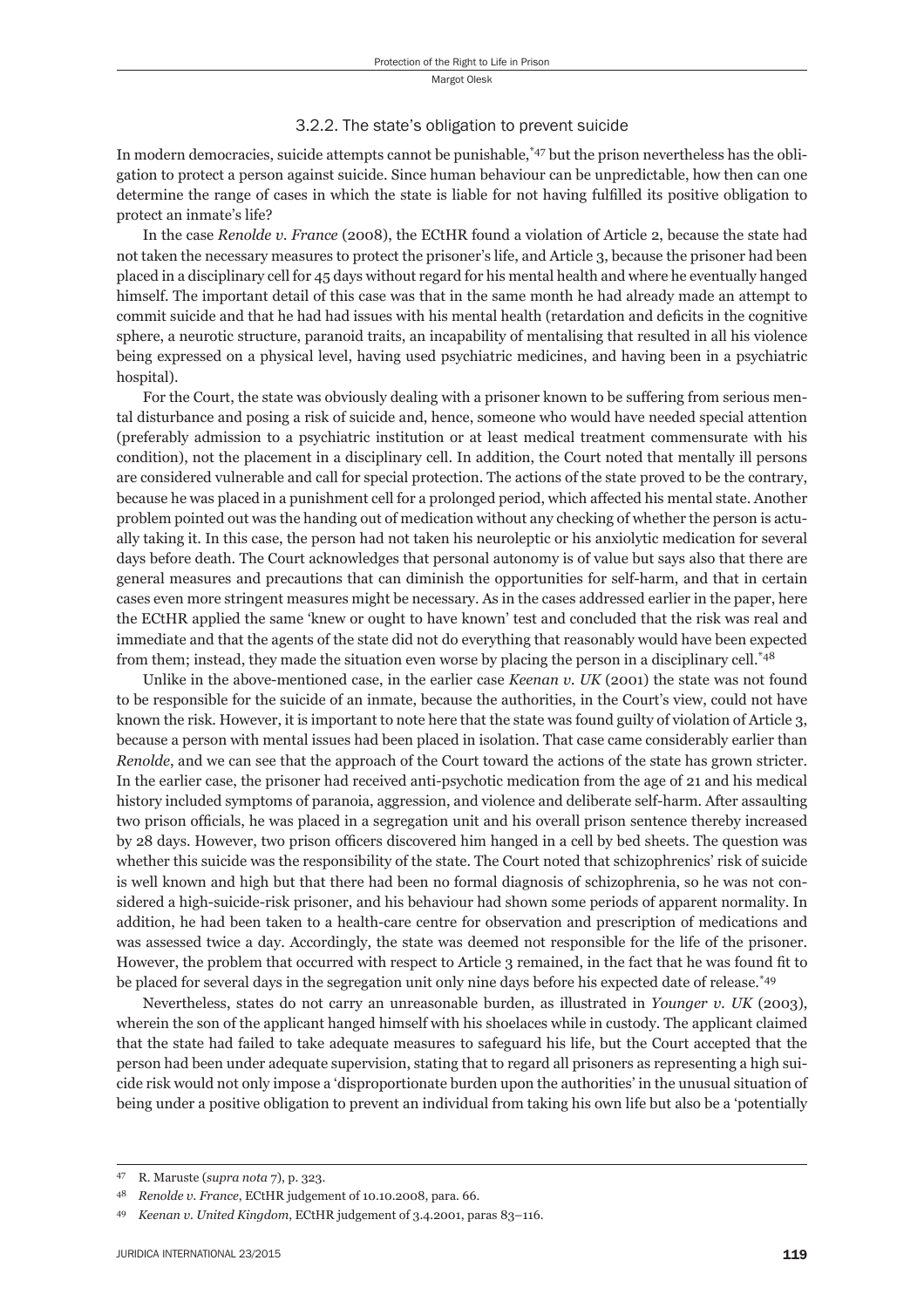unnecessary and inappropriate restriction on the liberty of the individual'. Hence, when there has been no identified risk of suicide, the state cannot be held liable.<sup>\*50</sup>

In the case *Mitic v. Serbia* (2013), the Court emphasised again that authorities are responsible only if they knew or ought to have known about the real and immediate risk of suicide and, if so, did all that could reasonably have been expected of them to prevent that risk. In this case, the prisoner acted in a normal fashion, showing no particular signs of physical or mental distress while placed in solitary confinement after an attempt at escape. The suicide was not found to be the responsibility of the state.\*51 In the case *Çoşelav v. Turkey* (2012), the ECtHR reached the opposite conclusion, because the person had already made two suicide attempts, the person had repeatedly made requests for help, and there were incidents of self-harm. Therefore, for the Court, the authorities had been given 'ample indication' that the person was at risk of suicide. For the Court, it was required not only to keep constant watch on the prisoner but as well to provide adequate medical help for his psychological problems. The Court was struck by the fact that after the person had harmed himself by hitting his head against the walls, he was still left alone in his cell with no supervision. Hence, the state was found to be responsible for the exacerbation of his problems and for the manifest failure to provide any medical or other specialist care.\*52

Constant watch and supervision might mean searches that are more in-depth and that occur more often than normally, to find items that could be used for suicide. For example, in the case *Ketreb v. France* (2012), the state ought to have predicted the possibility of the suicide, because the person had alerted the authorities beforehand about his suicidal thoughts. In addition, his previous episodes of self-mutilation should have shown the need for assistance. Since the authorities failed to supervise him, they did not find the belt that the prisoner later used to hang himself. Surveillance and searches are two non-medical measures to prevent suicides. With regard to medical services, the authorities are obliged to propose measures such as medical and psychiatric services for prisoners.\*53

### 3.3. The state's procedural obligations

The procedural obligations can be divided into two categories – preventive obligations and restitutive obligations. The first are to prevent situations wherein an inmate would lose his life; in other words, the state has to put into force regulations and organise training. The second is an obligation subsequent to events of death and is aimed at investigation, punishment of liable persons, and in some cases covering the material and non-material damages.

### 3.3.1. The state's obligations of prevention: Regulating and organising training

The primary procedural obligation consists of taking appropriate steps within the internal legal order to safeguard the lives of those within state jurisdiction. This means that policing operations must be authorised under national law and involve regulation sufficient for protecting adequately and effectively against the arbitrariness and abuse of force, and even against avoidable accident.\*54 Article 2 incorporates a primary duty of states to create an appropriate legal and administrative framework within which to specify the limited circumstances in which potentially deadly force and firearms may be used.\*55 Appropriate training, instructions, and briefing are primordial; in the absence of these and in cases of lethal events, the state can be found guilty of violation of Article 2. For the Court, reflex actions might lack the degree of caution in the use of firearms to be expected from law-enforcement personnel in a democratic society. This caution is necessary even in dealing with dangerous individuals.\*56 Firearms must be handled with care, because even if the death might be unintended, the state may be liable.\*57 The state has the positive obligation to prepare

<sup>50</sup> *Younger v. United Kingdom*, ECtHR judgement of 7.1.2003.

<sup>51</sup> *Mitic v. Serbia*, ECtHR judgement of 22.1.2013, para. 48 *ff*.

<sup>52</sup> *Çoşelav v. Turkey*, ECtHR judgement of 9.10.2012, paras 52–70.

<sup>53</sup> *Ketreb v. France*, ECtHR judgement of 19.7.2012.

<sup>54</sup> *Makaratzis v. Greece*, ECtHR judgement of 20.12.2004, paras 56–57.

<sup>55</sup> D. van Zyl Smit, S. Snacken. Principles of European Prison Law and Policy: Penology and Human Rights. Oxford University Press 2009, p. 294.

<sup>56</sup> *McCann v. United Kingdom*, ECtHR judgement of 27.9.1995, para. 151 and para. 212.

<sup>57</sup> *Kelly and Others v. United Kingdom*, ECtHR judgement of 4.5.2001, para. 93.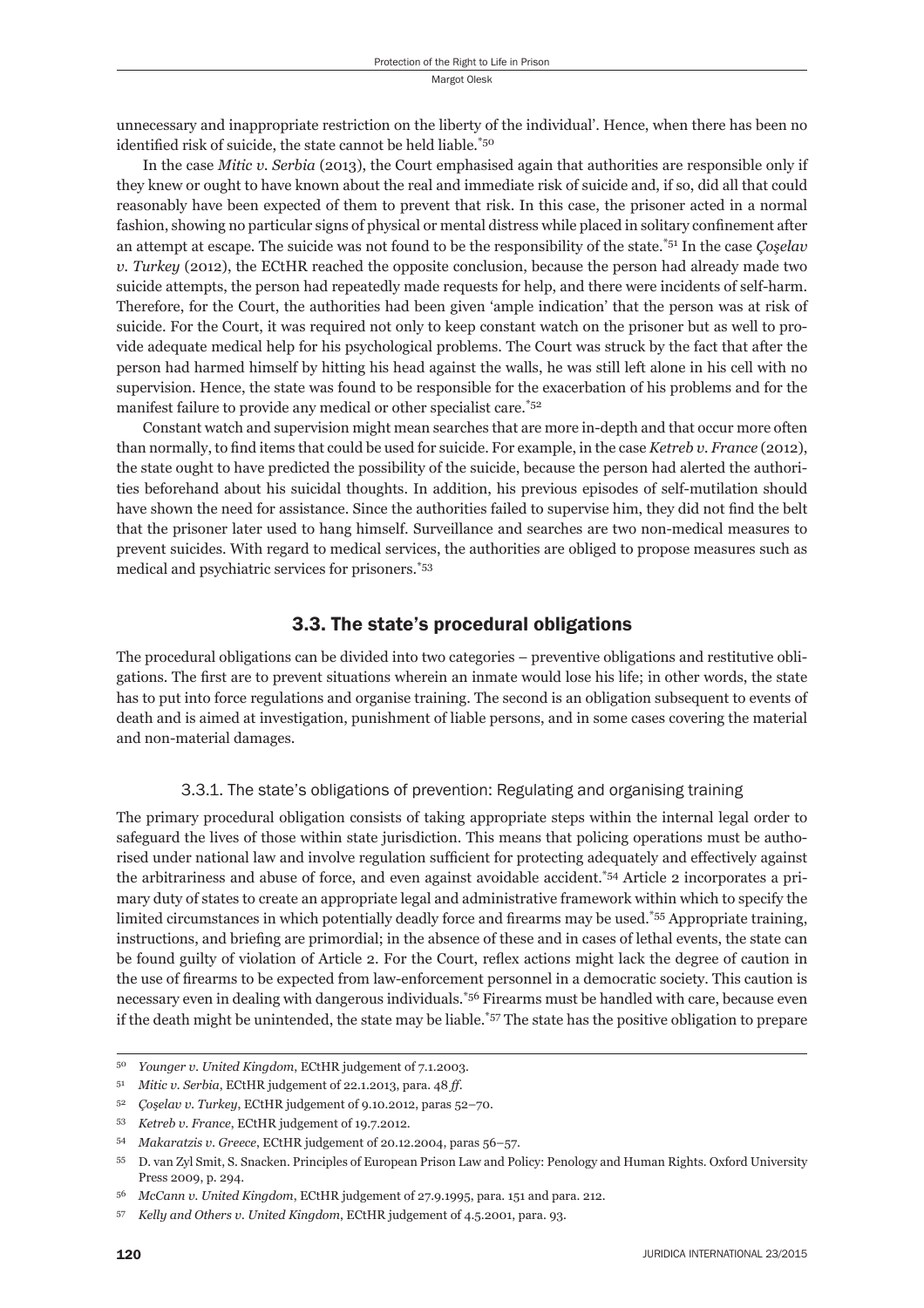and plan operations in advance, which means that possible risks must be evaluated and all necessary measures taken. When there has been no unexpected development, the criteria for the operations are stricter.<sup>\*58</sup>

### 3.3.2. The state's obligations of restitution: Investigating and compensating for damages

The primary restitutive obligation is to call for adequate, effective, and official investigations into the matter that would establish the relevant facts, identify the persons liable, and punish them. The obligation of investigation is especially important because there have been cases wherein an apparent suicide in prison was actually a homicide, with prison officials directly and indirectly involved.\*59 As mentioned before, the burden of proof is reversed in human-rights cases  $*60 - it$  rests with the authorities to provide a satisfactory and convincing explanation. The Court has stated that where the events lie within the exclusive knowledge of the authorities, as in prisons, strong presumptions of fact will arise in respect of injuries and deaths that do occur.<sup>\*61</sup>

The obligation of effective and official investigation has been analysed in the case *Slimani* v. *France* (2004), with the Court concluding that the state must 'investigate of their own motion' and as soon as the case comes to their attention enable the cause(s) of death to be established and anyone responsible for the death to be identified and punished. It cannot be left to the initiative of representatives of the deceased to lodge a formal complaint.\*62 The reversed burden of proof has been explained further in the case *Salman v. Turkey* (2000), wherein the Court stressed that where the 'events in issue lie wholly, or in large part, within the exclusive knowledge of the authorities', as in the case of persons within state control in custody, 'strong presumptions of fact will arise' in respect of injuries and death occurring during such detention. In the *Salman* case, the person was taken into custody in apparently good health and without any pre-existing injuries or active illness but then died of cardiac arrest. No plausible explanation was provided, yet it might have been that the person had been tortured to death, because bruises and swelling were found on the body. Nevertheless, the government did not provide explanations for the marks and injuries found on the body. Hence, there was failure to carry out an effective investigation, which rendered the recourse to civil remedies equally ineffective.<sup>\*63</sup> It is evident that investigations must be independent and effective. For an investigation to be effective, the persons responsible for the investigation and carrying it out must be independent and impartial, in law and in practice. This means not only a lack of hierarchical or institutional connection with those implicated in the events but also practical independence.\*64 Therefore, it remains highly questionable whether the criterion is fulfilled when the same institution conducts the investigations as is implicated.

As can be seen from the foregoing discussion, a violation of Article 2 can be substantive and/or procedural.\*65 A procedural violation can even stand alone, as in the case *Trubnikov v. Russia* (2005), wherein the authorities were not found guilty of a substantive violation for failure to prevent a real and immediate risk of suicide 21 days before release but the authorities were found guilty of not conducting an effective investigation into the death. Two investigations had been conducted in this case. The first one displayed a major issue with effectiveness, in that the investigating body was the prison governor, who represents the authority involved. The Court noted that the positive obligation to set up an 'effective judicial system' does not necessarily require criminal proceedings to be brought in every case if civil, administrative, or disciplinary remedies would be available for the victims. The second key issue was that the investigation by the authorities was not prompt, exemplary, or diligent and fell short of public scrutiny. In addition, the family of the victim were entirely excluded from the proceedings; they did not receive any information about the progress of the investigation and were notified only five months later about the results.<sup>\*66</sup>

The second positive obligation under Article 2 is the suppression and punishment of breaches – in other words, putting in place an appropriate legal and administrative framework to deter commission of offences

<sup>58</sup> *Rehbock v. Slovenia*, ECtHR judgement of 28.11.2000, para. 72.

<sup>59</sup> *Tsintsabadze v. Georgia*, ECtHR judgement of 15.2.2011, paras 74 and 75.

<sup>60</sup> M. Olesk (*supra nota* 31), p. 64.

<sup>61</sup> *Kelly and Others v. United Kingdom*, ECtHR judgement of 4.5.2001, para. 92.

<sup>62</sup> *Slimani v. France*, ECtHR judgement of 27.7.2004, paras 47–50.

<sup>63</sup> *Salman v. Turkey*, ECtHR judgement of 27.6.2000, paras 100–113.

<sup>64</sup> *Tsintsabadze v. Georgia*, ECtHR judgement of 15.2.2011, para. 76.

<sup>65</sup> *Ghimp and Others v. Moldova*, ECtHR judgement of 30.10.2012, para. 55.

<sup>66</sup> *Trubnikov. v. Russia*, ECtHR judgement of 5.7.2005, para. 79 and paras 85–95.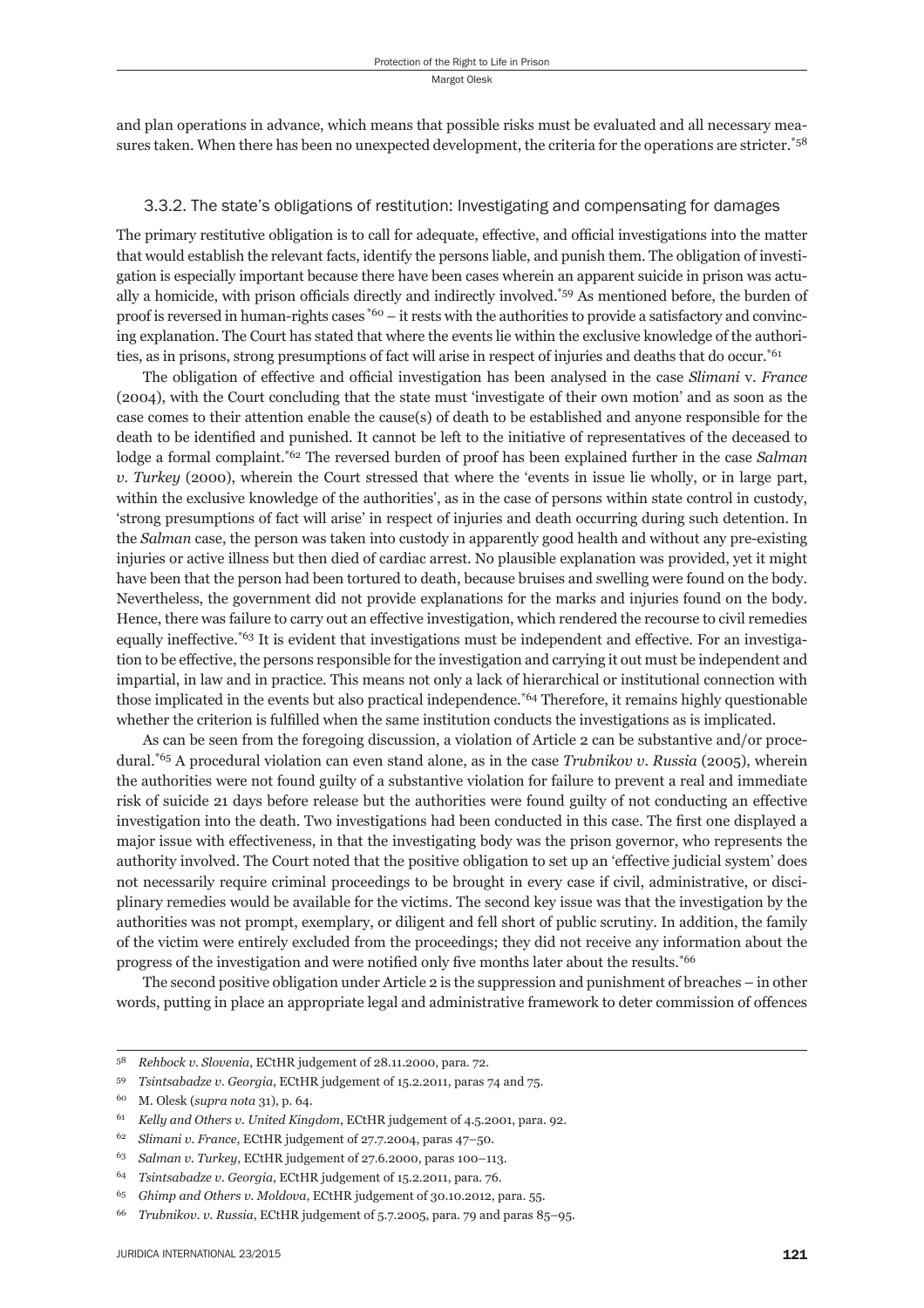against the person, backed up by law-enforcement machinery for the prevention, suppression, and punishment of breaches. This means that the capacity to enforce criminal law against those who have unlawfully taken the life of another is required. While there is no absolute obligation for all prosecutions to result in a conviction or in a particular sentence, the national courts should under no circumstances be prepared to allow life-endangering offences to go unpunished.\*67

The third positive obligation consists of providing just satisfaction in consideration of pain and suffering caused by the courts.

With regard to non-pecuniary damages, jurisprudence has been along the following lines. For example, in respect of the death of an applicant's son due to lack of medical assistance under conditions of custody, an applicant was awarded 19,000 euros in non-pecuniary damages.\*68 For anguish and stress suffered by the parents of a person who was killed in prison, the Court awarded 20,000 pounds sterling (approx. 24,000 euros)\*69. Also, 8,000 euros was awarded for the grief and distress suffered by the father of a person who had committed suicide in prison (but in this case there was no violation of the positive obligation to protect life, just violation in the failure to provide effective investigation).\*70 Furthermore, in another prison suicide case, the family was awarded 45,000 euros in non-pecuniary damages for the substantive and procedural violation (through failure to carry out an effective investigation) of Article 2.\*71

In addition to non-pecuniary damages, the Court might, in exceptional circumstances, award pecuniary damages. The Court admitted in the case *Ghimp and Others v. Moldova* (2012) that any calculation of future income is prone to some degree of speculation since it is subject to 'unpredictable circumstances and […] it is virtually impossible to predict with precision the amount of lost income'. However, when the method is not excessively speculative or unreasonable, the Court might award the costs of, for instance, raising two children on one's own. The Court indeed awarded 50,000 euros for that purpose to the widow in a case in which a person lost his life in prison. In addition, the state had to pay 60,000 euros in non-pecuniary damages.\*72As can be seen, the amounts that the Court orders the state to pay are constantly increasing. Nevertheless, if the parties do not submit a claim for just satisfaction, the Court might not call for an award of pecuniary or non-pecuniary damages.\*73

# 4. Conclusions

We can be characterised by how we treat other humans. In other words, the way human life finds protection in prisons reflects our values. Throughout history, the protection of life has gone through a metamorphosis – from taking life as part of vendetta, through killing of people as a form of punishment, to death as an auxiliary result of punishment involving appalling prison conditions. With the aftermath of the Second World War, we arrived at the genesis of the present-day humanitarian doctrines, which state that human life is a value in itself and that states not only have to refrain from taking the life of their citizens but also have to be active in protecting them.

The right to life is fundamentally linked with the darkest – and perhaps most disturbing – sides of prison: usage of force, violent death or suicide, and immediate medical aid in cases of injuries after violence or maladies in prison. Here the obligor, the person bearing the legal obligations, is the state and the obligee, the person entitled to fulfilment of obligations, the prisoner. The state has two categories of obligations  $$ negative obligations (obligations to refrain) and positive obligations (obligations to interfere). Negative obligations can be drawn from the wording of Article 2; the obligations will be fulfilled if the state refrains from the use of non-proportional force. However, the question surrounding positive obligations is more complicated – firstly, they are not derived from the direct wording of Article 2, and, secondly, it is not enough for the state to be passive, and the state has to take action (for example, setting up suicide-prevention mechanisms). In addition, positive obligations exist in various subcategories, such as material and procedural obligations.

<sup>67</sup> *Ghimp and Others v. Moldova*, ECtHR judgement of 30.10.2012, paras 42–45.

<sup>68</sup> *Anguelova v. Bulgaria*, ECtHR judgement of 13.6.2002.

<sup>69</sup> *Paul and Audrey Edwards v. United Kingdom*, ECtHR judgement of 14.3.2002.

<sup>70</sup> *Trubnikov. v. Russia*, ECtHR judgement of 5.7.2005.

<sup>71</sup> *Çoşelav v. Turkey*, ECtHR judgement of 9.10.2012.

<sup>72</sup> *Ghimp and Others v. Moldova*, ECtHR judgement of 30.10.2012.

<sup>73</sup> *Renolde v. France*, ECtHR judgement of 10.10.2008.